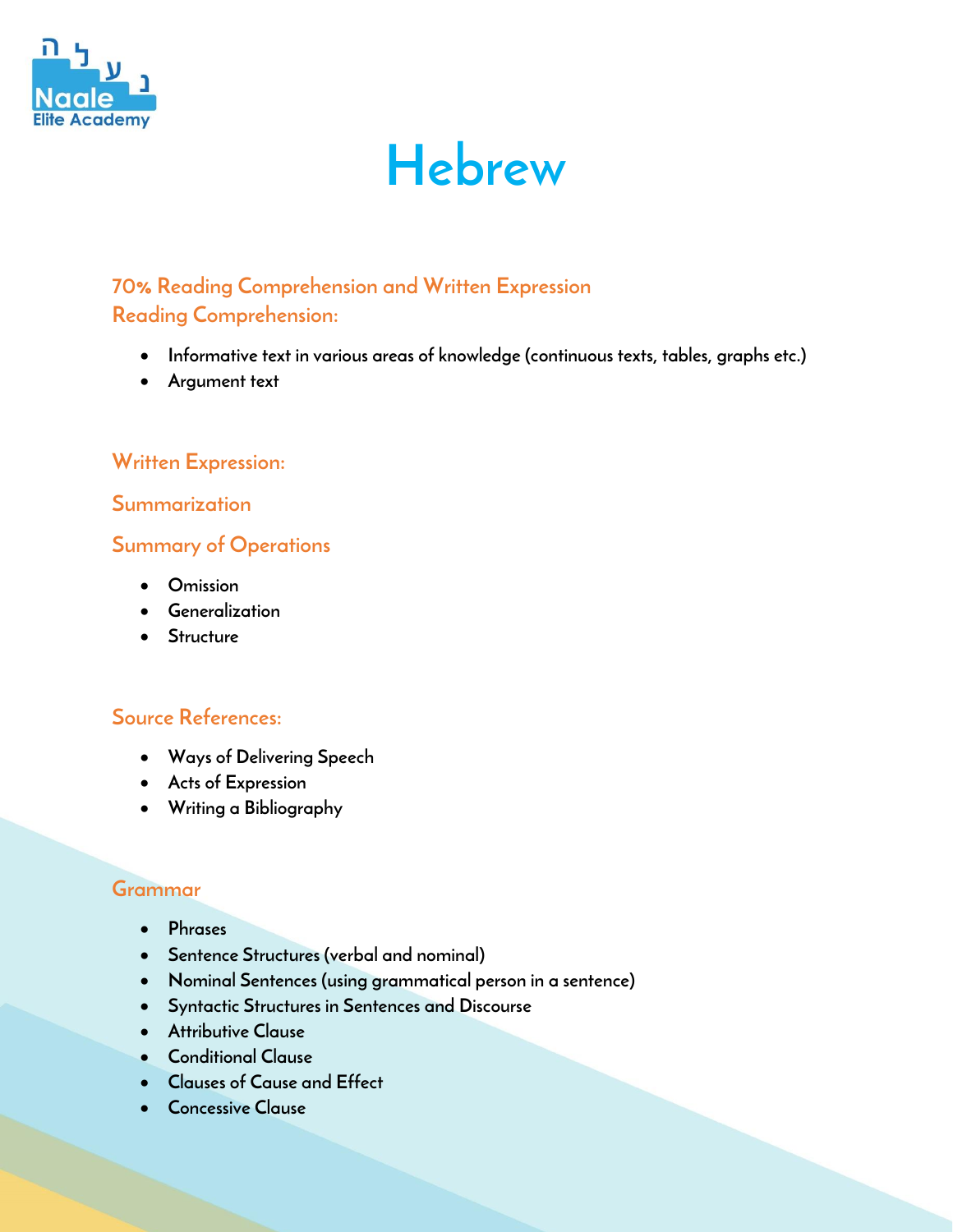

- **Conjunctures**
- **Contrast and Comparison Theorems**
- **Purpose Statements**
- **Conjunctive Adverbs**
- **Expressions of Time in Sentences**
- **Contex Sentence**
- **Modal Syntax**

#### **Formal Structure**

**Verbs, Nouns, Numerals, Prepositions** 

## **30% Reading Comprehension, Written Expression and Verbal Communication**

- **Reading Comprehension: Informative texts, instructional texts,**
- **Written Expression: Writing in relation to the text (s) or not in connection with the text (s), such as expressing a position and explaining it, writing a letter to different recipients under different circumstances, an invitation, a memo etc.**

## **Verbal Communication (the skills of listening and speaking):**

- **Discussion, problem solving or dilemmas in various fields**
- **Interview**
- **Presentation: Personal narrative**